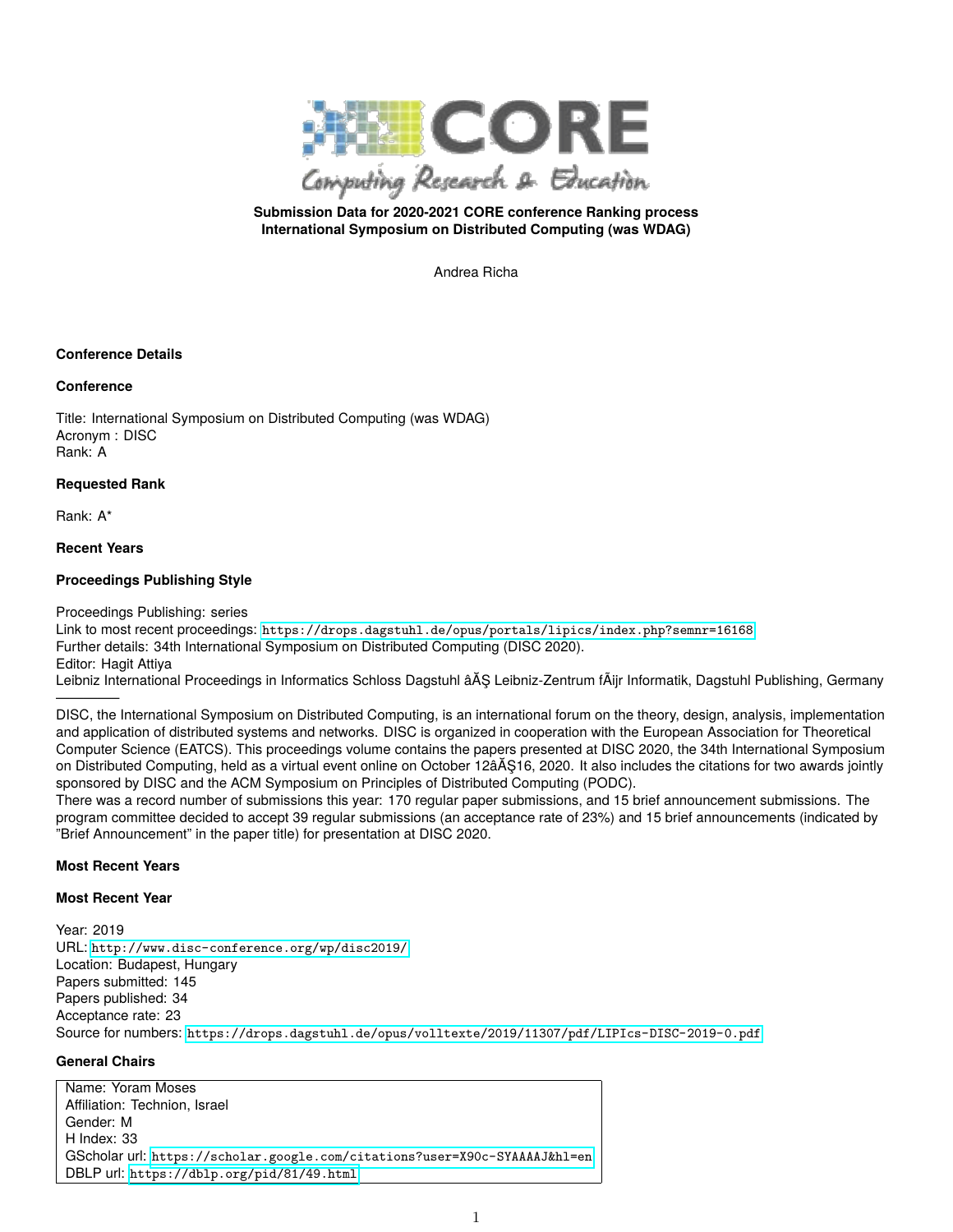#### **Program Chairs**

Name: Jukka Suomela Affiliation: Aalto University, Finland Gender: M H Index: 23 GScholar url: <https://scholar.google.com/citations?user=hTZOWl8AAAAJ&hl=en> DBLP url: <https://dblp.org/pid/80/1772.html>

# **Second Most Recent Year**

Year: 2018 URL: <http://www.disc-conference.org/wp/disc2018/> Location: New Orleans, USA Papers submitted: 161 Papers published: 38 Acceptance rate: 24 Source for numbers: <https://drops.dagstuhl.de/opus/volltexte/2018/9789/pdf/LIPIcs-DISC-2018-0.pdf>

#### **General Chairs**

Name: Yoram Moses Affiliation: Technion, Israel Gender: M H Index: 33 GScholar url: <https://scholar.google.com/citations?user=X90c-SYAAAAJ&hl=en> DBLP url: <https://dblp.org/pid/81/49.html>

#### **Program Chairs**

Name: Ulrich Schmid Affiliation: Technical University of Vienna Gender: M H Index: 40 GScholar url: <https://scholar.google.com/citations?user=Rc9I3rMAAAAJ&hl=de> DBLP url: <https://dblp.org/pid/57/3614-1.html>

# **Third Most Recent Year**

Year: 2017 URL: <http://www.disc-conference.org/wp/disc2017/> Location: Vienna, Austria Papers submitted: 160 Papers published: 39 Acceptance rate: 24 Source for numbers: <https://drops.dagstuhl.de/opus/volltexte/2017/7962/pdf/LIPIcs-DISC-2017-0.pdf>

# **General Chairs**

Name: Shlomi Dolev Affiliation: Ben-Gurion University, Israel Gender: M H Index: 49 GScholar url: [https://scholar.google.com/citations?user=Y\\_-5w7EAAAAJ&hl=en](https://scholar.google.com/citations?user=Y_-5w7EAAAAJ&hl=en) DBLP url: <https://dblp.org/pid/d/ShlomiDolev.html>

#### **Program Chairs**

Name: Andrea Richa Affiliation: Arizona State University, USA Gender: F H Index: 34 GScholar url: <https://scholar.google.com/citations?user=1LUuMc8AAAAJ&hl=en> DBLP url: <https://dblp.org/pid/r/AndreaWRicha.html>

**Policies**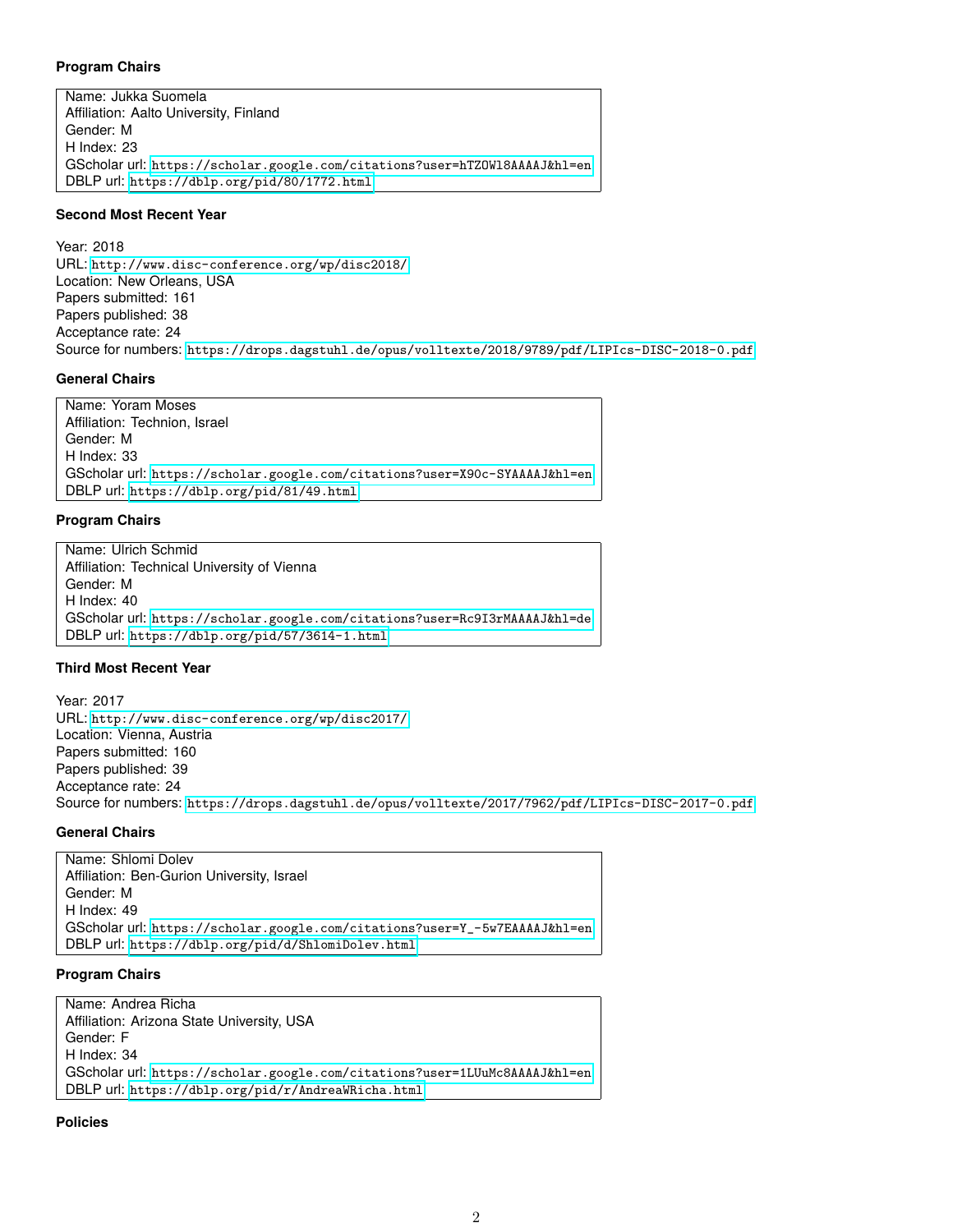Chair Selection: SELECTION OF DISC CHAIRS:

The next DISC Program Committee (PC) Chair is determined by the DISC Steering Committee (SC) as follows.

- Any current SC Member can nominate the next PC Chair candidates to the SC (candidates cannot be current SC members); the candidates are then discussed within the SC.

- If there are more than two candidates at the conclusion of the discussion, the Troika of PC Chairs selects the final list of two candidates. o The next PC Chair is then elected by a majority of at least 5 out of the 7 members of the SC.

- The elected PC Chair subsequently joins the SC, replacing the oldest serving PC Chair of the Troika.

It has been customary to alternate between more senior and more junior members as DISC PC chairs in consecutive years.

DISC does not officially have a General Chair position: In general the Steering Committee Chair assumes the role of General Chair, but in some years, the Local Arrangements Chair took up the role of General Chair as well (as happened in 2020).

The DISC SC Chair position is a two-year position, elected by the assembly at the respective year's DISC business meeting. Policy name: Anti-harassment policy

Policy url: <http://www.disc-conference.org/wp/wp-content/uploads/2018/11/Anti-Harassment-Policy.pdf>

## **(Senior) Program Committee**

Link to (s)pc: <http://www.disc-conference.org/wp/disc2020/committee/>

File: [http://portal.core.edu.au/core/media/conf\\_submissions\\_spc\\_file/disc-2020-pc\\_0DTatFF.txt](http://portal.core.edu.au/core/media/conf_submissions_spc_file/disc-2020-pc_0DTatFF.txt) H-index plot: [http://portal.core.edu.au/core/media/conf\\_submissions\\_hindex\\_plots/hindex\\_buckets\\_1387.png](http://portal.core.edu.au/core/media/conf_submissions_hindex_plots/hindex_buckets_1387.png) Information Contained within this graph is derived using the Elsevier Scopus Database 2021.



#### **Data and Metrics**

#### **Google Scholar Metrics**

Sub-category url: [https://scholar.google.com.au/citations?view\\_op=top\\_venues&hl=en&vq=eng\\_theoreticalcomputerscience](https://scholar.google.com.au/citations?view_op=top_venues&hl=en&vq=eng_theoreticalcomputerscience) Position in sub-category: 20+

Image of top 20: [http://portal.core.edu.au/core/media/changes\\_h5/higherrank1387\\_gscholar\\_minh5.pdf](http://portal.core.edu.au/core/media/changes_h5/higherrank1387_gscholar_minh5.pdf) h5-index for this conference: 23

#### **ACM Metrics**

Not Sponsored by ACM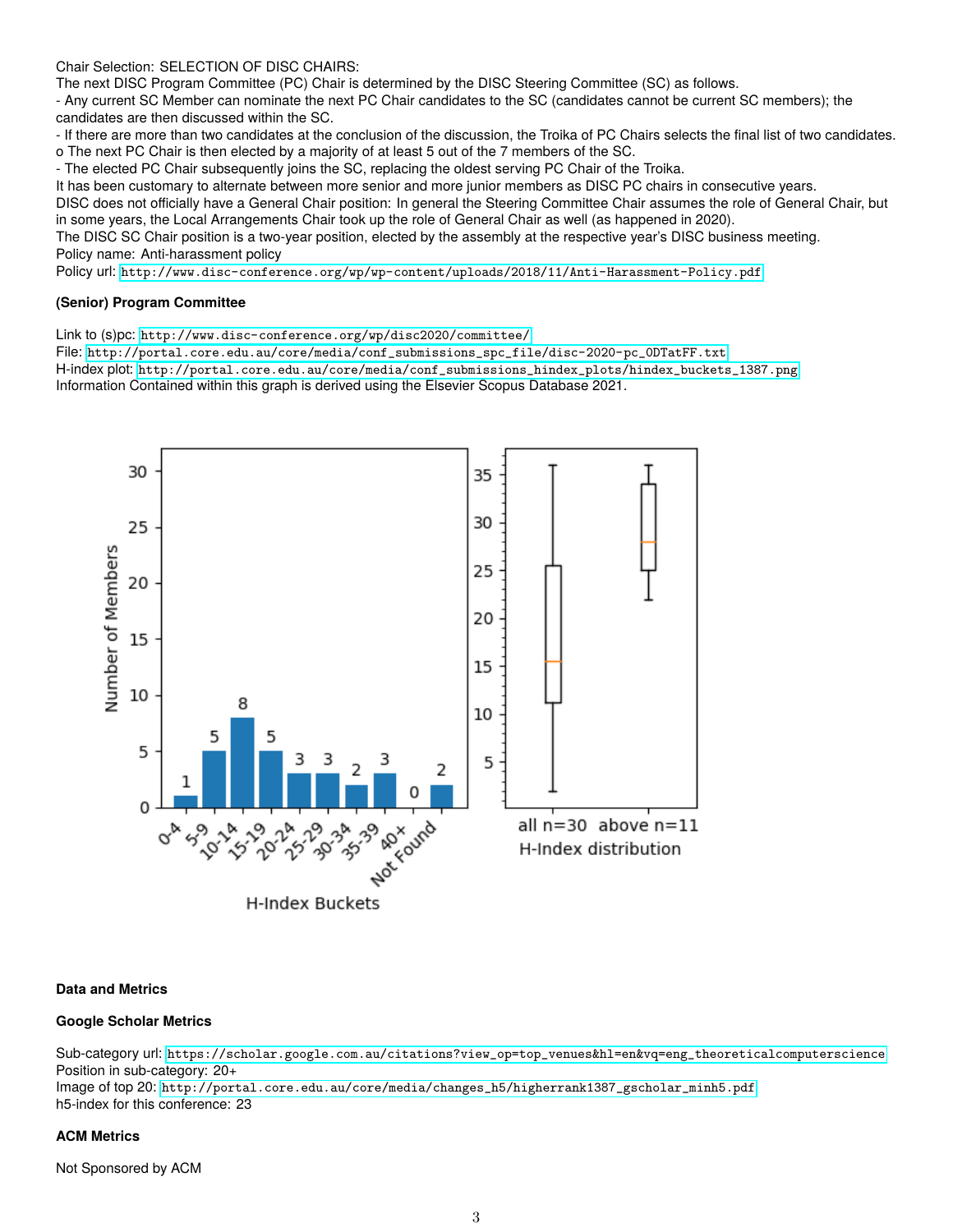# **Aminer Rank**

Not Listed in Aminer

## **Other Rankings**

Not aware of any other Rankings

Conferences in area: Theoretical Distributed Computing Conferences:

- ACM Symposium on Principles of Distributed Computing (PODC)

- International Symposium on Distributed Computing (DISC)

- ACM Symposium on Parallelism in Algorithms and Architecture (SPAA)

## **Top People Publishing Here**

name: Nancy Lynch justification: MIT, USA h-index 75 22 DISC publications overall Honors and Awards: NAE, NAS, AAAS, and ACM Fellow; Knuth Prize; IEEE Emanuel R. Piore Award; ACM Athena Lecturer; Dijkstra Prize (x2) [https://en.wikipedia.org/wiki/Nancy\\_Lynch](https://en.wikipedia.org/wiki/Nancy_Lynch ) [https://scholar.google.com/citations?user=LPTkkxUAAAAJ&hl=en](https://scholar.google.com/citations?user=LPTkkxUAAAAJ&hl=en ) <https://dblp.org/pid/l/NancyALynch.html> Paper counts: Most Recent: Second most recent: Third most recent: Fourth most recent: Fifth most recent: 1 | 2 | 0 | 1 Attendance: ALWAYS name: Roger Wattenhofer justification: ETH Zurich, Switzerland h-index 86 19 DISC papers overall [https://dblp.org/pid/w/RogerWattenhofer.html](https://dblp.org/pid/w/RogerWattenhofer.html ) [https://disco.ethz.ch/members/wroger](https://disco.ethz.ch/members/wroger ) <https://scholar.google.com/> Paper counts: Most Recent: Second most recent: Third most recent: Fourth most recent: Fifth most recent: 0 | 1 | 1 | 0 | 1 Attendance: ALWAYS name: Nitin Vaidya justification: Georgetown U., USA; formely at U Illinois at Urbana-Champaign h-index 72 Honors and Awards: IEEE Fellow [https://dblp.org/pid/v/NitinHVaidya.html](https://dblp.org/pid/v/NitinHVaidya.html ) [https://disc.georgetown.domains/](https://disc.georgetown.domains/ ) <https://scholar.google.com/> Paper counts: Most Recent: Second most recent: Third most recent: Fourth most recent: Fifth most recent: 1 | 0 | 1 | 0 | 1 Attendance: ALWAYS name: Maurice Herlihy justification: Brown University, USA h-index 70 21 DISC papers overall Honors and Awards: ACM Fellow, National Academy of Engineering, National Academy of Arts and Sciences, National Academy of Inventors; 2003 Dijkstra prize; 2004 Goedel Prize; 2008 ISCA influential paper; 2012 Dijkstra Prize; 2013 Wallace McDowell Award [https://dblp.org/pid/h/MauriceHerlihy.html](https://dblp.org/pid/h/MauriceHerlihy.html ) [https://cs.brown.edu/~mph/](https://cs.brown.edu/~mph/ ) <https://scholar.google.com/> Paper counts: Most Recent: Second most recent: Third most recent: Fourth most recent: Fifth most recent: 0 | 0 | 2 | 1 | 0 Attendance: ALWAYS name: Michel Raynal justification: INRIA, France h-index 61 22 DISC papers overall Honors and Awards: Member of Academia Europea, 2018 IEEE award for Outstanding Technical Achievement in Distributed Computing; 2015 Prize for Innovation in Distributed Computing [https://dblp.org/search?q=michel%20raynal%20venue%3ADISC%3A](https://dblp.org/search?q=michel%20raynal%20venue%3ADISC%3A ) [https://en.wikipedia.org/wiki/Michel\\_Raynal](https://en.wikipedia.org/wiki/Michel_Raynal )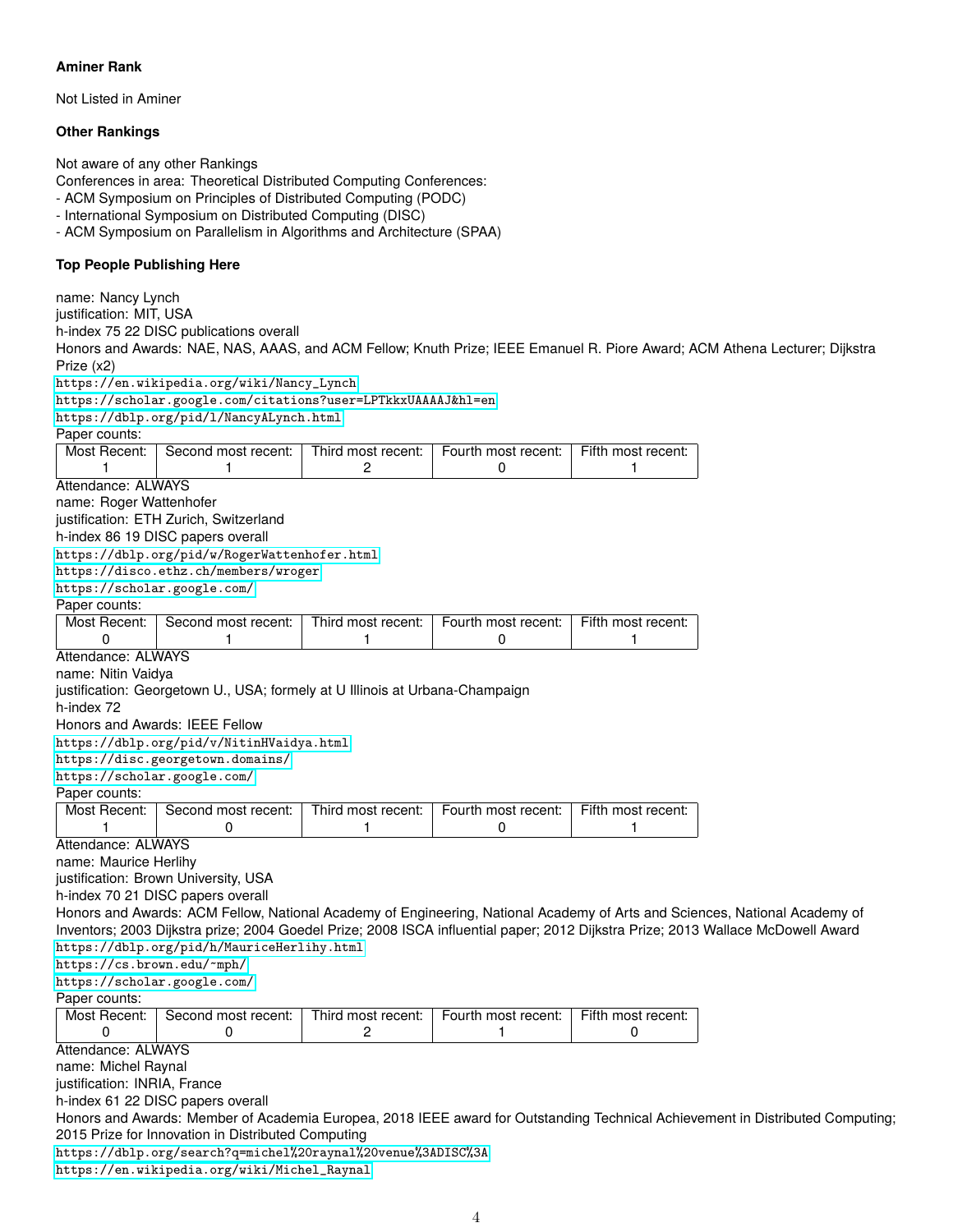| Paper counts:                    |                                                                                                             |                    |                     |                    |
|----------------------------------|-------------------------------------------------------------------------------------------------------------|--------------------|---------------------|--------------------|
| Most Recent:                     | Second most recent:                                                                                         | Third most recent: | Fourth most recent: | Fifth most recent: |
| 0                                | 0                                                                                                           | 1                  | 1                   | 1                  |
| Attendance: ALWAYS               |                                                                                                             |                    |                     |                    |
| name: Michael Scott              |                                                                                                             |                    |                     |                    |
|                                  | justification: U. Of Rochester, USA                                                                         |                    |                     |                    |
|                                  | h-index 59 10 DISC papers overall                                                                           |                    |                     |                    |
|                                  | Honors and Awards: IEEE and ACM Fellow; Dijkstra prize                                                      |                    |                     |                    |
|                                  | https://dblp.org/search?q=michael%20scott%20venue%3ADISC%3A                                                 |                    |                     |                    |
|                                  | https://www.cs.rochester.edu/~scott/                                                                        |                    |                     |                    |
| https://scholar.google.com/      |                                                                                                             |                    |                     |                    |
| Paper counts:                    |                                                                                                             |                    |                     |                    |
| Most Recent:                     | Second most recent:                                                                                         | Third most recent: | Fourth most recent: | Fifth most recent: |
| 1                                | 0                                                                                                           | 0                  | 1                   | 1                  |
| Attendance: OFTEN                |                                                                                                             |                    |                     |                    |
| name: Rachid Guerraoui           |                                                                                                             |                    |                     |                    |
| justification: EPFL, Switzerland |                                                                                                             |                    |                     |                    |
|                                  | h-index 71 31 DISC papers overall                                                                           |                    |                     |                    |
|                                  | Honors and Awards: ACM Fellow; Google Focused Award                                                         |                    |                     |                    |
|                                  | https://dblp.org/search?q=rachid%20guerraoui%20venue%3ADISC%3A                                              |                    |                     |                    |
|                                  | https://en.wikipedia.org/wiki/Rachid_Guerraoui                                                              |                    |                     |                    |
|                                  | https://scholar.google.com/citations?user=_TR-7CEAAAAJ&hl=en                                                |                    |                     |                    |
| Paper counts:                    |                                                                                                             |                    |                     |                    |
| Most Recent:                     | Second most recent:                                                                                         | Third most recent: | Fourth most recent: | Fifth most recent: |
| 1                                | 1                                                                                                           | 1                  | 0                   | 1                  |
| Attendance: ALWAYS               |                                                                                                             |                    |                     |                    |
|                                  |                                                                                                             |                    |                     |                    |
| name: Hagit Attiya               |                                                                                                             |                    |                     |                    |
| justification: Technion, Israel  |                                                                                                             |                    |                     |                    |
|                                  | h-index 44 19 DISC papers overall                                                                           |                    |                     |                    |
|                                  | Honors and Awards: ACM Fellow; Dijkstra Prize                                                               |                    |                     |                    |
|                                  | DISC 2020 Program Committee Chair                                                                           |                    |                     |                    |
|                                  | https://dblp.org/search?q=hagit%20attiya%20venue%3ADISC%3A                                                  |                    |                     |                    |
| https://scholar.google.com/      |                                                                                                             |                    |                     |                    |
| Paper counts:                    |                                                                                                             |                    |                     |                    |
| Most Recent:                     | Second most recent:                                                                                         | Third most recent: | Fourth most recent: | Fifth most recent: |
| 1                                | 2                                                                                                           | 0                  | 0                   | 1                  |
| Attendance: ALWAYS               |                                                                                                             |                    |                     |                    |
| name: Dahlia Malkhi              |                                                                                                             |                    |                     |                    |
|                                  | justification: Novi Financial and Diem Association, Chief Technology Officer, USA                           |                    |                     |                    |
|                                  | h-index 55 17 DISC papers overall                                                                           |                    |                     |                    |
|                                  | Honors and Awards: ACM Fellow                                                                               |                    |                     |                    |
|                                  | https://dblp.org/search?q=dahlia%20malkhi%20venue%3ADISC%3A                                                 |                    |                     |                    |
|                                  | https://en.wikipedia.org/wiki/Dahlia_Malkhi                                                                 |                    |                     |                    |
|                                  | https://www.linkedin.com/in/dahlia-malkhi-8b836a5/                                                          |                    |                     |                    |
| https://scholar.google.com/      |                                                                                                             |                    |                     |                    |
| Paper counts:                    |                                                                                                             |                    |                     |                    |
| Most Recent:                     | Second most recent:                                                                                         | Third most recent: | Fourth most recent: | Fifth most recent: |
| 0                                | 1                                                                                                           | 1                  | 0                   | 1                  |
| Attendance: ALWAYS               |                                                                                                             |                    |                     |                    |
|                                  |                                                                                                             |                    |                     |                    |
| name: Pierre Fraigniaud          |                                                                                                             |                    |                     |                    |
|                                  | justification: CNRS and Universite de Paris, France                                                         |                    |                     |                    |
|                                  | h-index 50 17 DISC papers overall                                                                           |                    |                     |                    |
|                                  | Honors and Awards: 2012 Silver Medal from CNRS, France; 2014 Prize for Innovation in Distributed Computing. |                    |                     |                    |
|                                  | https://dblp.org/search?q=pierre%20fraigniaud%20venue%3ADISC%3A                                             |                    |                     |                    |
|                                  | https://scholar.google.com/citations?hl=en&user=wBxUUFIAAAAJ                                                |                    |                     |                    |
|                                  | https://www.irif.fr/users/pierref/index                                                                     |                    |                     |                    |
| Paper counts:                    |                                                                                                             |                    |                     |                    |
|                                  |                                                                                                             |                    |                     |                    |
| Most Recent:                     | Second most recent:                                                                                         | Third most recent: | Fourth most recent: | Fifth most recent: |

Attendance: ALWAYS

<https://scholar.google.com/>

# **Where People Publish**

**Top (Senior) Program Committee Members**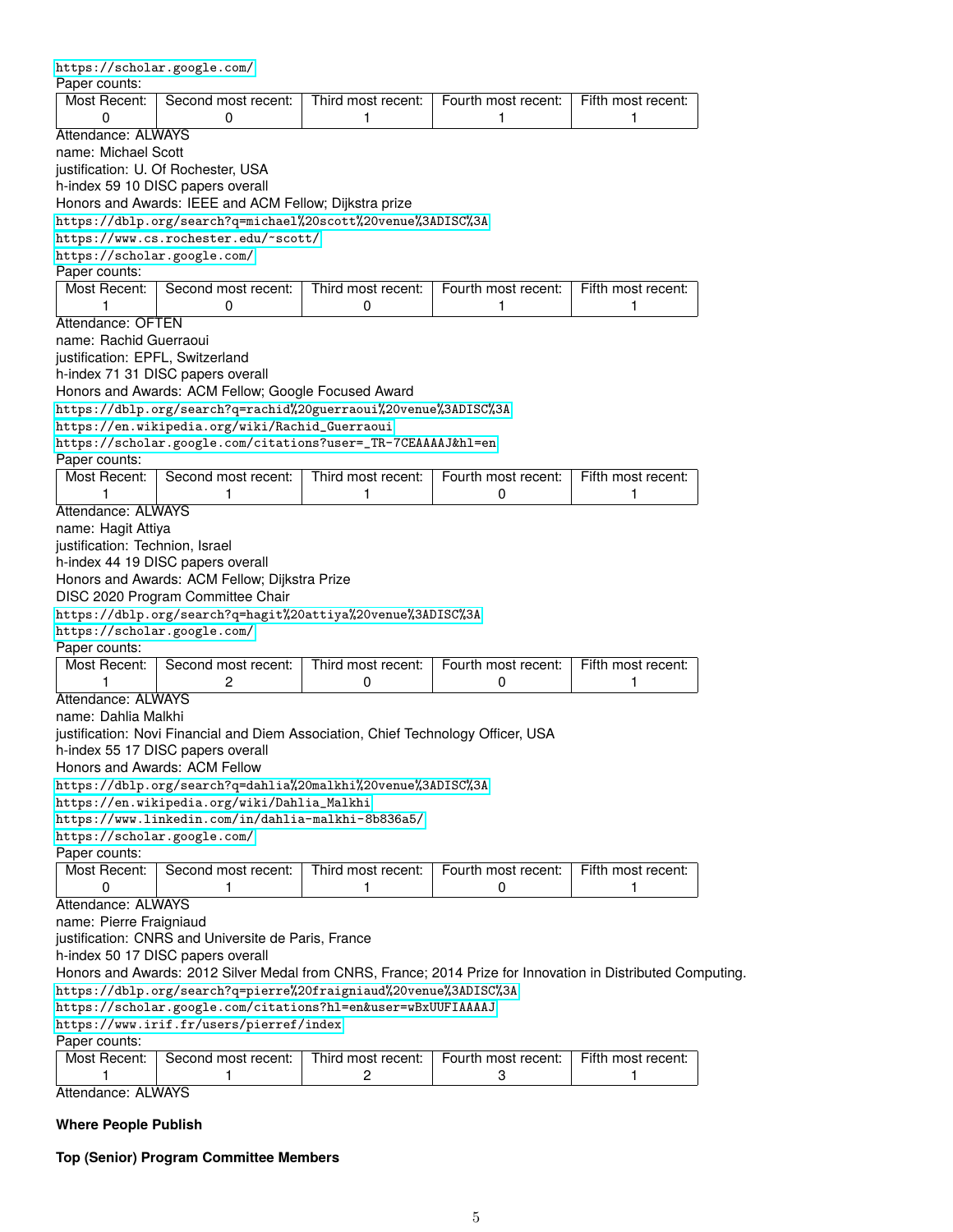#### Generated Report Name: conf\_submissions\_top\_spc/higherrank1387\_top\_spc.csv

WPP Report: [http://portal.core.edu.au/core/media/conf\\_rank\\_report/higherrank1387\\_spc\\_report.txt](http://portal.core.edu.au/core/media/conf_rank_report/higherrank1387_spc_report.txt) Graphs: [http://portal.core.edu.au/core/media/conf\\_rank\\_graphs/higherrank1387\\_spc\\_graph.png](http://portal.core.edu.au/core/media/conf_rank_graphs/higherrank1387_spc_graph.png)

Repeat year publishing

These graphs show numbers of people publishing in multiple years.Each column shows number of people in that many or more years. The number publishing in a specific number of years can be seen by the difference with respect to the previous column.



Additional 72 graphs

Reference item: \\ 1. International Symposium on Distributed Computing (DISC)

\_\_\_\_\_\_\_\_\_\_\_\_\_\_\_\_\_\_\_\_\_\_\_\_\_\_\_\_\_\_\_\_\_\_\_\_\_\_\_\_\_\_\_\_\_\_\_\_\_\_\_\_\_\_\_\_\_\_

This conference was published at 21 times by 8 of 11 experts in the last 5 years.

The experts that publish at this conference are: Dariusz R. Kowalski(3), James Aspnes(3), Boaz Patt-Shamir(1), Christian Scheideler(2), Hagit Attiya(4), Paola Flocchini(3), ric Goubault(3), Anne-Marie Kermarrec(2)

In 2015, there were 3 publications by 3 experts: Hagit Attiya, ric Goubault, Anne-Marie Kermarrec In 2016, there were 4 publications by 4 experts: Hagit Attiya, Boaz Patt-Shamir, James Aspnes, Christian Scheideler In 2017, there were 3 publications by 2 experts: Anne-Marie Kermarrec, Paola Flocchini In 2018, there were 5 publications by 4 experts: Dariusz R. Kowalski, ric Goubault, James Aspnes, Paola Flocchini In 2019, there were 6 publications by 5 experts: Hagit Attiya, Dariusz R. Kowalski, ric Goubault, James Aspnes, Christian Scheideler

8 out of the 11 experts published at this conference in 1 or more years 7 out of the 11 experts published at this conference in 2 or more years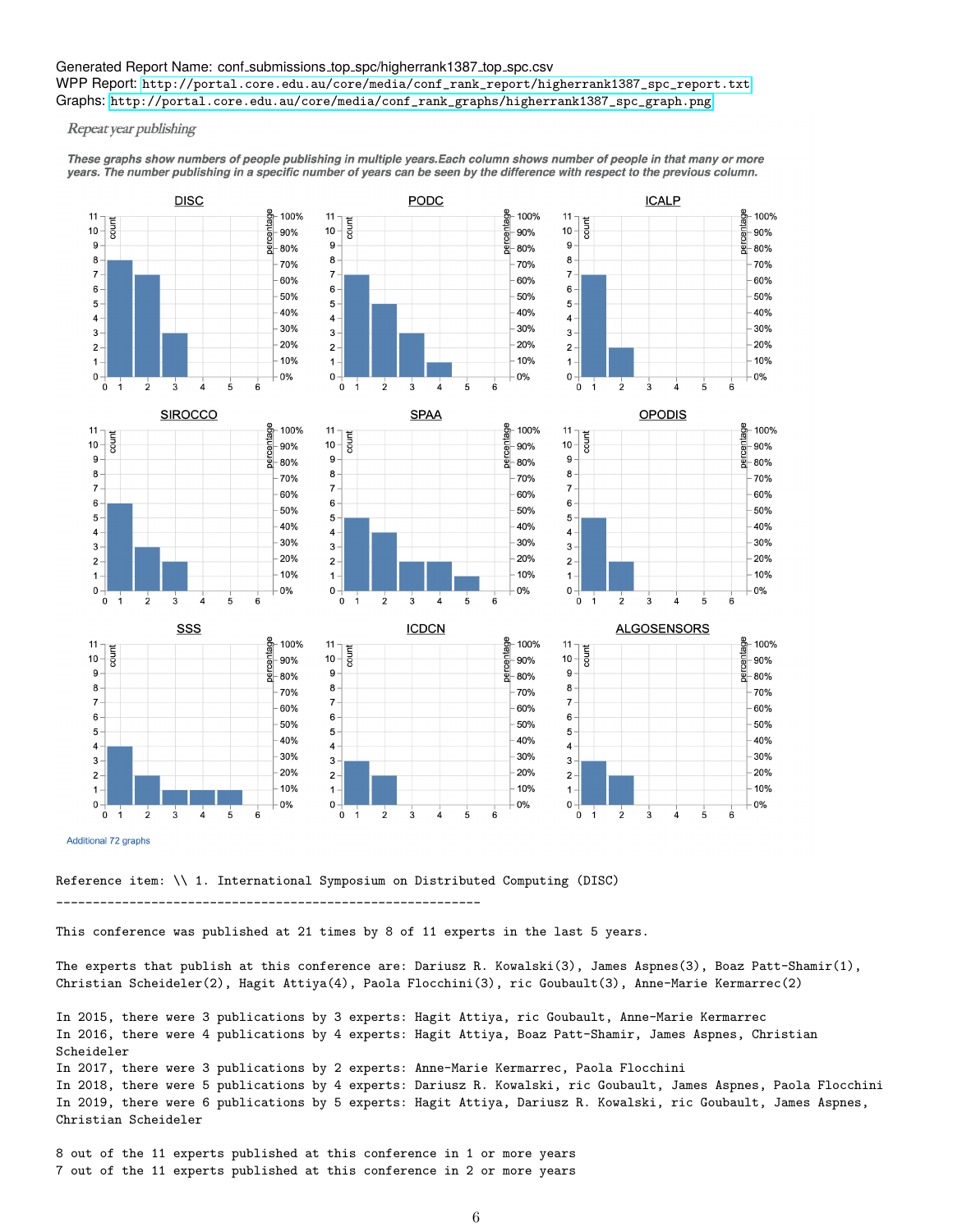#### **Top People Report**

Method of selection: We searched for all Dijkstra Prize recipients (2000-2020) with Google Scholar profiles (the Dijkstra Prize is the top award for researchers working in theoretical distributed computing\algorithms).

Additionally we searched for top-10 Google Scholar profiles according to citations for the following relevant research area keywords or keyword combinations:

- "distributed algorithms" - "distributed computing" and "algorithms" - "distributed systems" and "algorithms"

This resulted in a list of 33 Google Scholar profiles with h-index at least 45.

We trimmed the list to 20 top people based on the h-index.

Keyword: "distributed algorithms"; "distributed computing" + "algorithms"; "distributed systems" + "algorithms"

| name               | h-index | gscholar url                                                 |  |  |
|--------------------|---------|--------------------------------------------------------------|--|--|
| Antonio Loureiro   | 63      | https://scholar.google.com/citations?hl=en&user=GOG1TIMAAAAJ |  |  |
| Aravind Srinivasan | 60      | https://scholar.google.com/citations?hl=en&user=sPzla6IAAAAJ |  |  |
| Cynthia Dwork      | 72      | https://scholar.google.com/citations?hl=en&user=y2H5xmkAAAAJ |  |  |
| Danny Doley        | 66      | https://scholar.google.com/citations?hl=en&user=RAt7zSUAAAAJ |  |  |
| David Peleg        | 75      | https://scholar.google.com/citations?hl=en&user=wBVagosAAAAJ |  |  |
| Elaine Shi         | 66      | https://scholar.google.com/citations?hl=en&user=rejzeocAAAAJ |  |  |
| Joseph Y. Halpern  | 89      | https://scholar.google.com/citations?hl=en&user=FsBCAfgAAAAJ |  |  |
| K. Mani Chandy     | 61      | https://scholar.google.com/citations?hl=en&user=_e1E9DQAAAAJ |  |  |
| Leslie Lamport     | 80      | https://scholar.google.com/citations?hl=en&user=uG3icVgAAAAJ |  |  |
| Maurice Herlihy    | 70      | https://scholar.google.com/citations?hl=en&user=Ezrt3pkAAAAJ |  |  |
| Michael L. Scott   | 59      | https://scholar.google.com/citations?hl=en&user=PzaBy-UAAAAJ |  |  |
| Michael Luby       | 93      | https://scholar.google.com/citations?hl=en&user=OCzTJZ8AAAAJ |  |  |
| Michel Raynal      | 61      | https://scholar.google.com/citations?hl=en&user=d3BBqmgAAAAJ |  |  |
| Moti Yung          | 108     | https://scholar.google.com/citations?hl=en&user=ScL8iFQAAAAJ |  |  |
| Nancy A. Lynch     | 75      | https://scholar.google.com/citations?hl=en&user=LPTkkxUAAAAJ |  |  |
| Nathan Linial      | 58      | https://scholar.google.com/citations?hl=en&user=wEBsSloAAAAJ |  |  |
| Noga Alon          | 104     | https://scholar.google.com/citations?hl=en&user=v0Y140wAAAAJ |  |  |
| Rachid Guerraoui   | 71      | https://scholar.google.com/citations?hl=en&user=_TR-7CEAAAAJ |  |  |
| Rafail Ostrovsky   | 75      | https://scholar.google.com/citations?hl=en&user=UvFrX04AAAAJ |  |  |
| Roger Wattenhofer  | 86      | https://scholar.google.com/citations?hl=en&user=EG3VPm4AAAAJ |  |  |

Reference item: \\ 2. International Symposium on Distributed Computing (DISC)

\_\_\_\_\_\_\_\_\_\_\_\_\_\_\_\_\_\_\_\_\_\_\_\_\_\_\_\_\_\_\_\_\_\_\_\_\_\_\_\_\_\_\_\_\_\_\_\_\_\_\_\_\_\_\_\_\_\_

This conference was published at 23 times by 8 of 19 experts in the last 5 years.

The experts that publish at this conference are: Rachid Guerraoui(5), Michael L. Scott(2), Maurice Herlihy(3), Elaine Shi(1), Michel Raynal(3), Nancy A. Lynch(5), Roger Wattenhofer(3), David Peleg(1)

In 2015, there were 6 publications by 5 experts: Michel Raynal, Rachid Guerraoui, Roger Wattenhofer, David Peleg, Nancy A. Lynch

In 2016, there were 4 publications by 4 experts: Michel Raynal, Rachid Guerraoui, Maurice Herlihy, Michael L. Scott

In 2017, there were 8 publications by 6 experts: Elaine Shi, Michel Raynal, Maurice Herlihy, Roger Wattenhofer, Michael L. Scott, Nancy A. Lynch

In 2018, there were 3 publications by 3 experts: Roger Wattenhofer, Rachid Guerraoui, Nancy A. Lynch In 2019, there were 2 publications by 2 experts: Rachid Guerraoui, Nancy A. Lynch

8 out of the 19 experts published at this conference in 1 or more years

6 out of the 19 experts published at this conference in 2 or more years

4 out of the 19 experts published at this conference in 3 or more years

2 out of the 19 experts published at this conference in 4 or more years WPP Report:

[http://portal.core.edu.au/core/media/conf\\_rank\\_report/higherrank1387\\_top\\_people\\_report.txt](http://portal.core.edu.au/core/media/conf_rank_report/higherrank1387_top_people_report.txt)

Graphs: [http://portal.core.edu.au/core/media/conf\\_rank\\_graphs/higherrank1387\\_top\\_people\\_graph.png](http://portal.core.edu.au/core/media/conf_rank_graphs/higherrank1387_top_people_graph.png)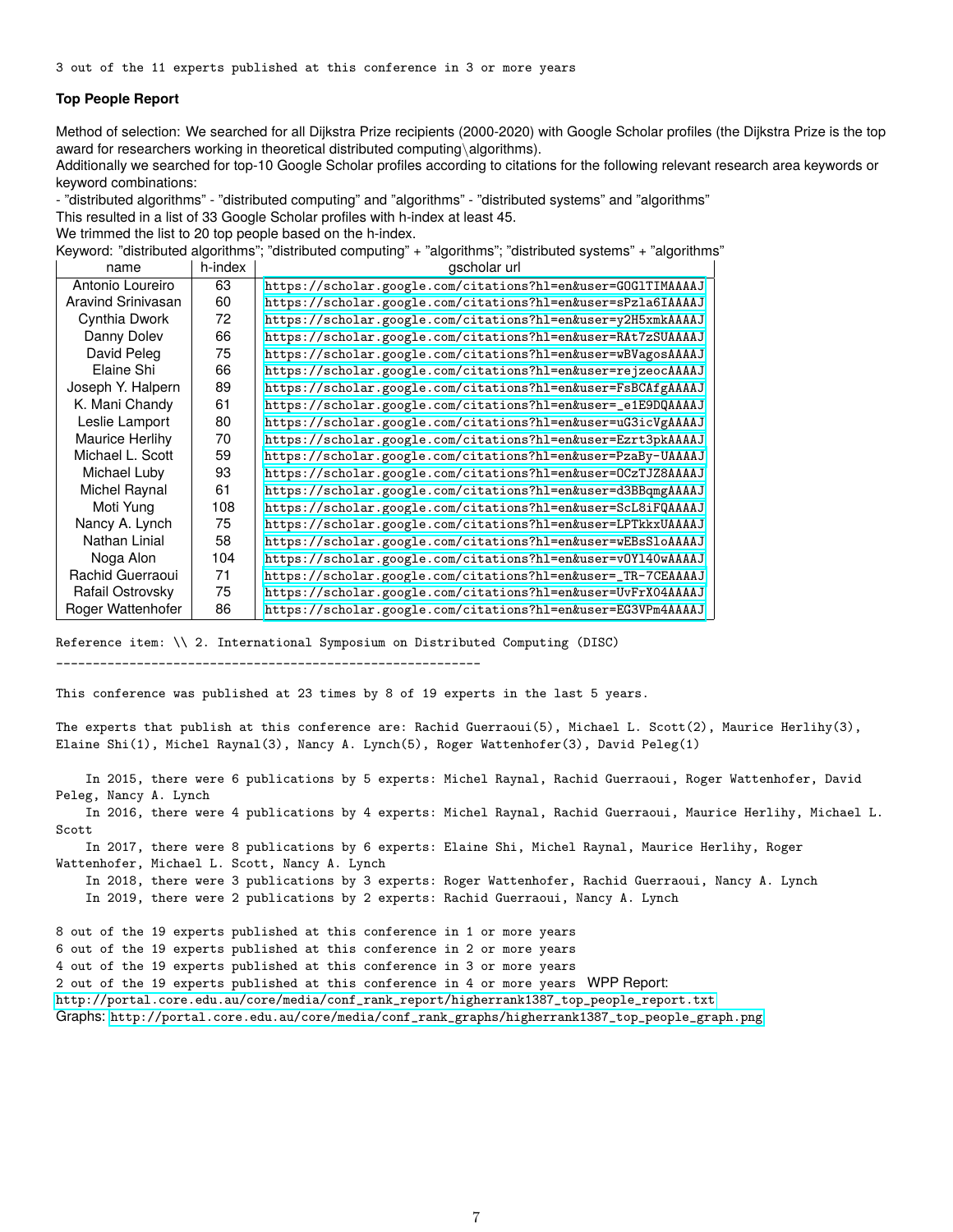These graphs show numbers of people publishing in multiple years.Each column shows number of people in that many or more years. The number publishing in a specific number of years can be seen by the difference with respect to the previous column.



#### **Other Information**

#### **Comparator Comparison**

#### **Comparator**

International Symposium on Symbolic and Algebraic Computation

Explanation as to why conference is superior to comparator:

Just like DISC, ISSAC is a theoretical computer science conference that focuses on a particular sub-area, namely symbolic computation (instead of theoretical distributed computing in the case of DISC). The number of full paper submissions to DISC in the last 3 years ranged from 145 to 161, and the number of accepted full papers from 34 to 39, resulting in acceptance rates of 23-24%. In contrast, ISSAC's number of full papers submissions ranged from 92 to 117 in the last three years and the number of accepted papers ranged from 44 to 48, resulting in acceptance rates of 47-48%. Hence DISC not only attracts more top quality submissions in its sub-area but is also a lot more selective than ISSAC (DISC's acceptance rates are roughly half of those of ISSAC). The higher number of submissions to DISC also reflects the high relevance of theoretical distributed computing, which is at the heart of todays's fully decentralized and distributed systems.

DISC's h5-index is 23, which is significantly higher than the h5-index of 17 for ISSAC, in spite of the fact that DISC accepts significantly less papers than ISSAC each year (the number of accepted papers at ISSAC is about 40-43% higher than the number of accepted paper at DISC, noting that a larger number of accepted papers can only increase the h5-index of a conference). Both ISSAC and DISC are not listed on the top 20 in CS Theory by h5-index list; however, DISC's h5-index at 23 and h5-median at 31 are just a couple points lower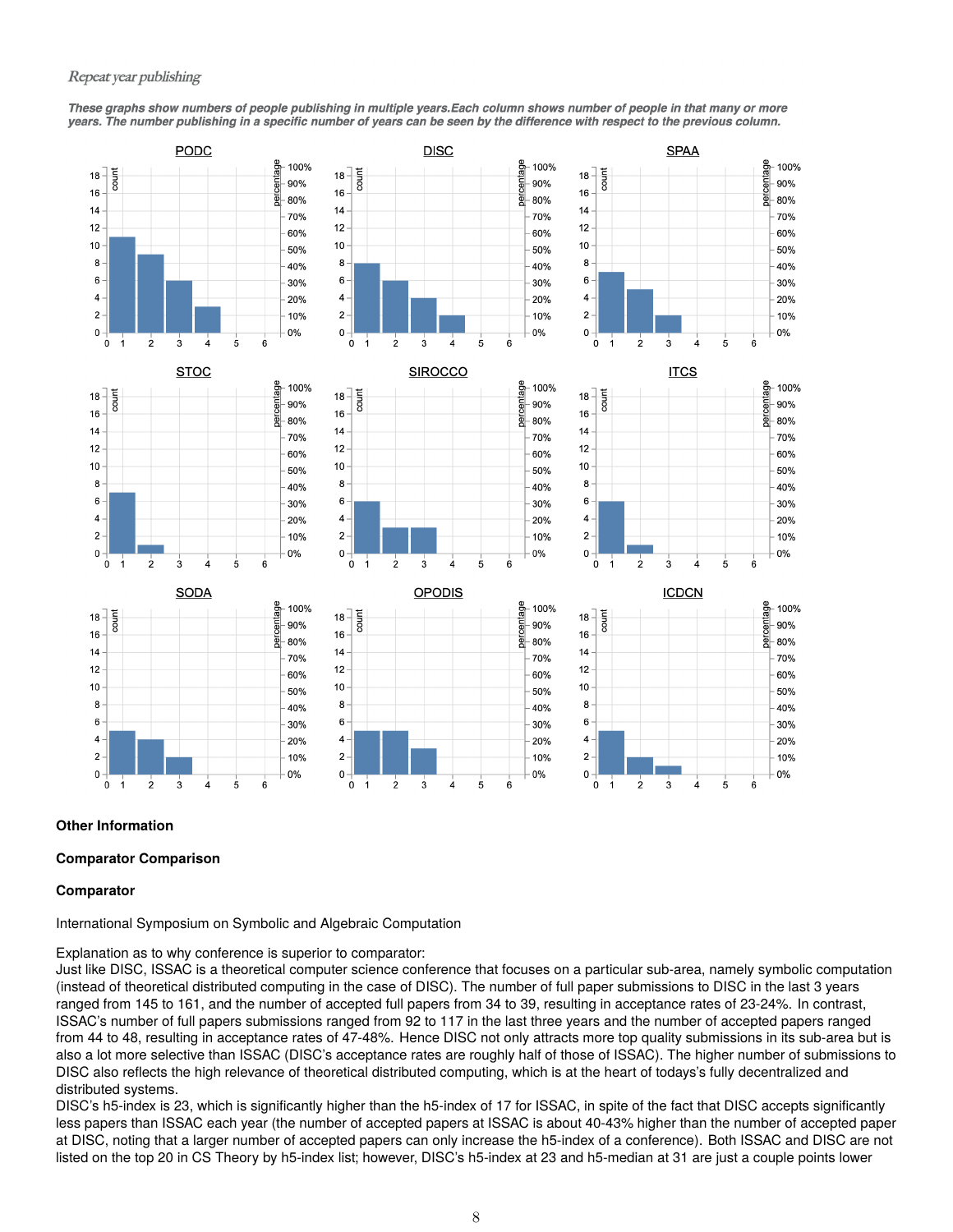than number 20 on that list, where most (namely 14 out of 20) of the entries are journals, which publish a whole lot more papers per year than DISC.

DISC brings together a large number of colocated workshops that span many areas connected to theoretical distributed computing (see more specific information on the DISC workshops below). To our knowledge, ISSAC does not play a similar role as a hub that connects many different research communities; based on the ISSAC web pages, their 2019 and 2020 editions apparently did not have any colocated workshops.

Link to comparator report:

[http://portal.core.edu.au/core/media/conference\\_submission\\_2020/Data\\_Comparator\\_for\\_1387\\_602.pdf](http://portal.core.edu.au/core/media/conference_submission_2020/Data_Comparator_for_1387_602.pdf)

## **Comparator**

IEEE Symposium on Logic in Computer Science

Explanation as to why conference is superior to comparator:

Just like DISC, LICS is a theoretical computer science conference that focuses on a particular sub-area, namely logic (instead of theoretical distributed computing in the case of DISC). The number of full paper submissions to DISC in the last 3 years ranged from 145 to 161, and the number of accepted full papers from 34 to 39, resulting in acceptance rates of 23-24%. In contrast, LICS's number of full papers submissions ranged from 154 to 224 in the last three years and the number of accepted papers ranged from 60 to 92, keeping an acceptance rate of 39-42%. While LICS attracted on average about 27% more submissions than DISC over the past three years, DISC has been a lot more selective in accepting papers: DISC's acceptance rates are roughly 41-43% lower than those of LICS. The higher number of submissions to DISC also reflects the high relevance of theoretical distributed computing, which is at the heart of todays's fully decentralized and distributed systems.

DISC's h5-index is 23, which is lower than LICS (LICS' h5-index is 31), but note that LICS accepts close to twice or more papers than DISC each year (a larger number of accepted papers can only increase the h5-index of a conference) but that DISC's h5-index is only 26% lower than LICS' h5-index. Moreover, DISC's h5-index at 23 and h5-median at 31 are just a couple points lower than number 20 on the top 20 in CS Theory by h5-index list, where most (namely 14 out of 20) of the entries are journals, which publish a whole lot more papers per year than DISC.

DISC brings together a large number of colocated workshops that span many areas connected to theoretical distributed computing (see more specific information on the DISC workshops below). To our knowledge, LICS does not play a similar role as a hub that connects many different research communities.

Link to comparator report:

[http://portal.core.edu.au/core/media/conference\\_submission\\_2020/Data\\_Comparator\\_for\\_1387\\_617.pdf](http://portal.core.edu.au/core/media/conference_submission_2020/Data_Comparator_for_1387_617.pdf)

#### **Comparator**

#### Real Time Systems Symposium

Explanation as to why conference is superior to comparator:

Like DISC, RTSS is listed under FoR 4606 and is a distributed systems conference that focuses on the hardware aspects of such systems(instead of theoretical aspects of such systems in the case of DISC). The number of full paper submissions to DISC in the last 3 years ranged from 145 to 161, and the number of accepted full papers from 34 to 39, resulting in acceptance rates of 23-24%. RTSS's number of full papers submissions ranged from 131 to 166 in the last three years and the number of accepted papers ranged from 33 to 39, resulting in acceptance rates of 22-25%. Hence RTSS' publications and acceptance rate numbers are very similar to those of DISC. DISC's h5-index is 23, which is higher than the h5-index of 21 for ISSAC, in spite of the fact that DISC is a theoretical conference which historically have lower number of citations than systems conferences. Both RTSS and DISC are not listed on the top 20 in their respective categories' h5-index lists.

DISC brings together a large number of colocated workshops that span many areas connected to theoretical distributed computing (see more specific information on the DISC workshops below). To our knowledge, RTSS does not play a similar role as a hub that connects many different research communities; based on the RTSS web pages, their 2019 and 2020 editions apparently did not have any colocated workshops.

Link to comparator report:

[http://portal.core.edu.au/core/media/conference\\_submission\\_2020/Data\\_Comparator\\_for\\_1387\\_910.pdf](http://portal.core.edu.au/core/media/conference_submission_2020/Data_Comparator_for_1387_910.pdf)

#### **Other Relvant Info**

—————–

Other relevant information: IMPORTANT: We would like to note that DISC is only listed at CORE under Field of Research 4606 – Distributed Computing and Systems Software, which spans all of the more applied areas in distributed computing, networking and systems. DISC is a theoretical CS conference (in distributed computing) and hence we would like to request that it also be listed under Field of Research 4613 – Theory of Computation, reflecting the correct subarea that DISC represents, Theoretical Distributed Computing.

DISC is a conference in Theoretical Distributed Computing. Theoretical Distributed Computing is its own research area, intersecting with both general CS Theory and distributed systems, but not a subarea of either of those: There are plenty of research topics that are covered by Theoretical Distributed Computing conferences that would not be covered by STOC/FOCS/SODA and other general CS Theory conferences nor by networking/distributed systems conferences, but which are very relevant theoretical areas with direct application to current distributed systems (e.g., theoretical underpinnings of blockchain, consensus, and low-level concurrency). To further understand how theoretical distributed computing is not a direct subset of CS Theory, note that the acceptance rates of DISC are in fact lower than